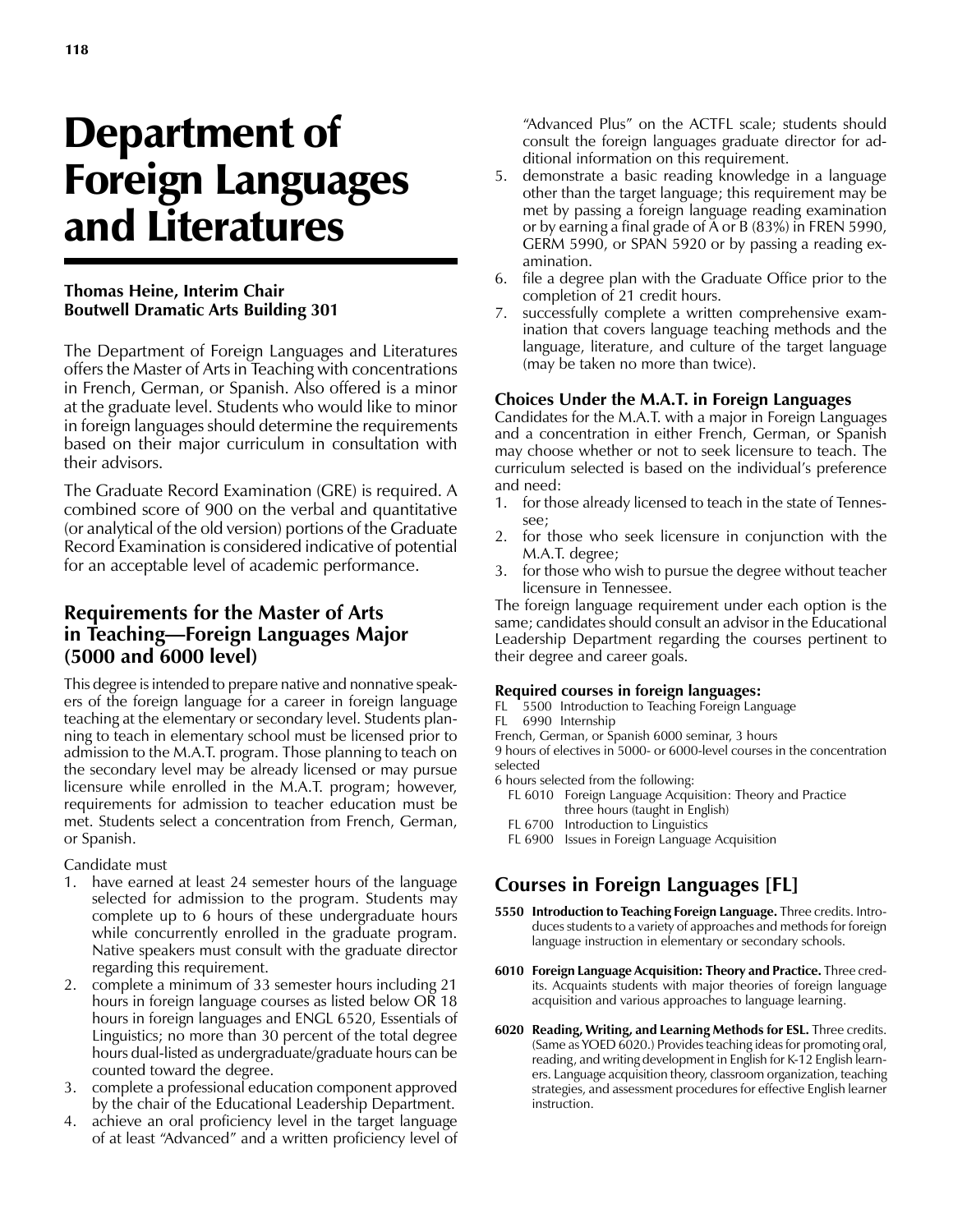- **6700 Introduction to Linguistics.** Three credits. Basic concepts of linguistic analysis, which are applied to linguistic phenomena in French, German, Spanish, and English.
- **6750 Romance Linguistics.** Three credits. Prerequisite: FL 6700, ENGL 6520, or permission of instructor. Introduces linguistic heritage of Latin as manifested in modern Spanish, French, Italian, Portuguese, Catalan, Sardinian, and Rumanian. Earlier language stages as well as mechanisms of language evolution also examined. Knowledge of one Romance language helpful but not required.
- **6800 Instructional Technology in Foreign Language Education.** Three credits. An introductory course with an emphasis on telecommunication and computer applications. Critical examination and evaluation of existing technologies and programs.
- **6900 Issues in Foreign Language Acquisition.** One, two, or three credits. (May be repeated for a maximum of 9 credits.) Prerequisite: Approval of graduate coordinator. Independent study to address a problem or investigate an issue agreed upon by both student and instructor.
- **6990 Internship.** Three or six credits. Prerequisite: FL 6010. Three credits are given for a supervised teaching internship at MTSU; six credits are given for a teaching internship abroad. Under certain circumstances a self-designed, nonteaching internship may be undertaken locally or in a foreign country where the target language is spoken. Students should consult the graduate director in Foreign Languages and Literatures for details.
- **6999 Comprehensive Examination and Preparation.** One credit. Open only to students who are not enrolled in any other graduate course and who will take the master's comprehensive examination during the term. The student must contact the graduate advisor during the first two weeks of the term for specifics regarding the details of this comprehensive examination preparatory course. Credit may not be applied to degree requirements.

## **Courses in French [FREN]**

- **5010 Topics in Twentieth-Century French Literature.** Three credits. Prerequisite: 6 hours of French beyond the intermediate level or permission of the instructor. Repeatable up to six hours.
- **5020 Topics in French Film.** Three credits.
- **5030 Topics in Nineteenth-Century French Literature.** Three credits. Prerequisite: 6 hours of French beyond the intermediate level or permission of the instructor. Repeatable up to six hours.
- **5040 Topics in Eighteenth-Century French Literature and Culture.** Three credits. Prerequisite: 6 hours of French beyond the intermediate level or permission of the instructor.
- **5050 Topics in Medieval and Renaissance French Literature.** Three credits. Prerequisite: 6 hours of French beyond the intermediate level or permission of the instructor. Repeatable up to six hours.
- **5060 Topics in Neoclassical French Literature.** Three credits. Prerequisite: 6 hours of French beyond the intermediate level or permission of the instructor. Repeatable up to six hours.
- **5080 Topics in Medieval French Literature.** Three credits. Prerequisite: 6 hours of French beyond the intermediate level or permission of instructor.
- **5900 Directed Study in French Literature and Culture.** One to six credits. Prerequisite: 6 hours of French beyond the intermediate level or permission of the instructor. Individualized intensive reading in primary and secondary sources relating to a specific topic in French literature or culture. Arrangements must be made with instructor prior to registration.
- **5990 Techniques in Translation.** Three credits. Prerequisites: Admission to the College of Graduate Studies or permission of the instructor. For graduate students seeking proficiency in reading French for research purposes. Open to undergraduates seeking to prepare for graduate study. Will not count toward a major or minor in French.
- **6000 Seminar in French Studies.** Three credits. Prerequisite: Permission of instructor. Comprehensive study of history and structure of French language; advanced stylistics leading to research project of cultural, literary, or linguistic topic.
- **6970 Seminar in French Literature.** Three credits. Prerequisites: 9 hours of French on the 4000/5000 level; must be of graduate status in the M.A. program or have permission of professor. An in-depth look at specific topics, themes, and/or authors in French literature from the medieval period to the present. May be taken twice.

# **Courses in German [GERM]**

**5010 Topics in German Literature and Culture.** Three credits. Prerequisite: 6 hours of German beyond intermediate level or permission of instructor. Topics will vary. Course may be repeated with different topic.